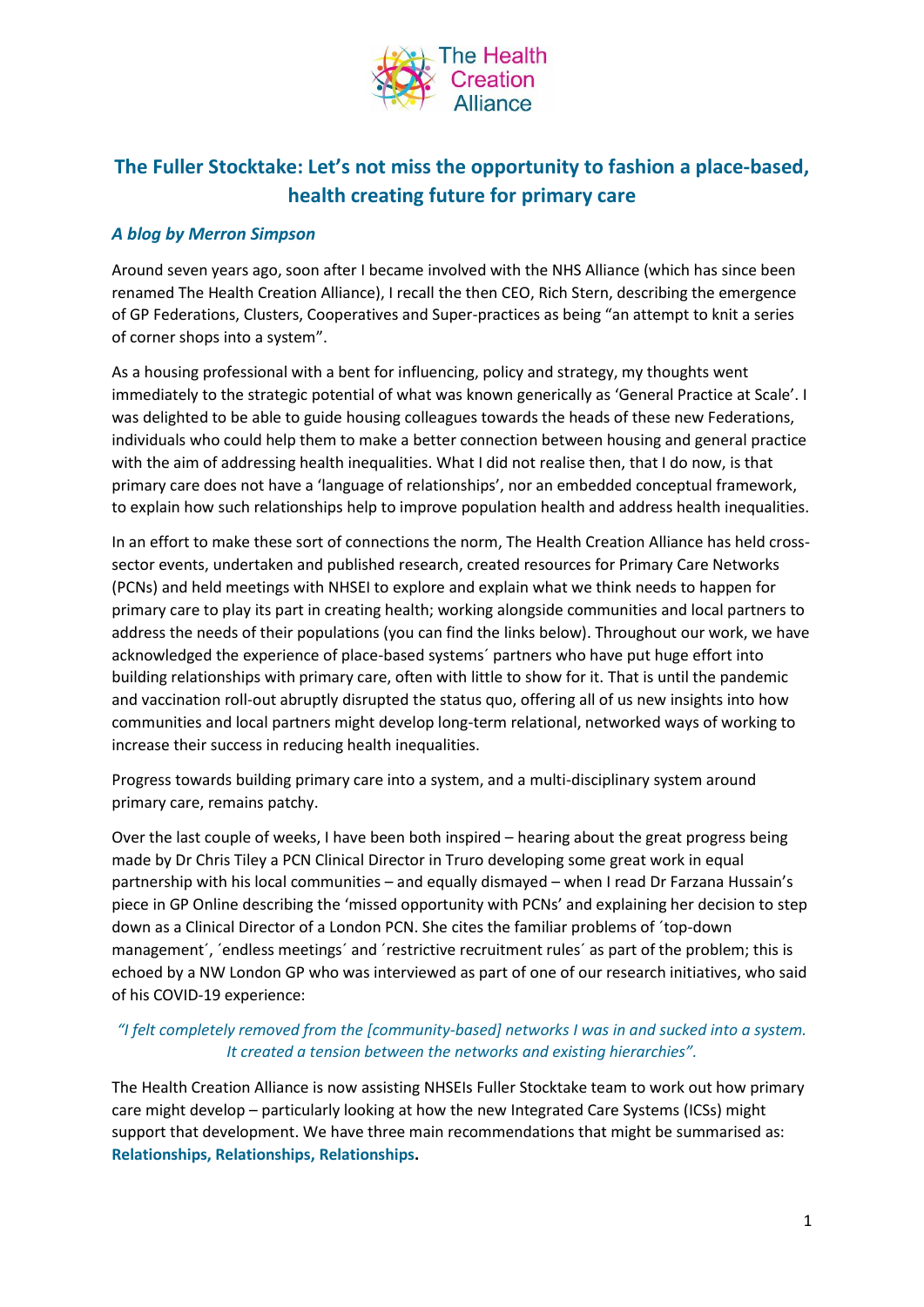## **1. Relationships between individual community members**

Integrated Care Systems need to recognise that community-led development – including strengthening the connections between people – is critical to addressing health inequalities. One of the causes of entrenched health inequalities is a weakening of social ties between people. Being isolated reduces people's ability to take control of their lives and environments and that can lead to ill-health. Conversely, the processes involved in Health Creation involve the regaining of control through the rebuilding of the social ties that connect communities.

There is a need for a community development presence, where possible led by members of the community, in every neighbourhood. Where this is already happening and there are trusted relationships between community members, ICSs can encourage PCNs and primary care practitioners to get behind and support this activity. Where it is not happening, ICSs need to support PCNs to make a case locally for community development specialists to be employed. There is a strong clinical case for PCNs to employ community development specialists directly especially in places with low levels of social capital and infrastructure, for example through a more permissive and flexible Additional Roles Reimbursement Scheme (ARRS).

Community-led development is a key route to building social capital that enables communities to have control over their lives and environment. It is this control that is health creating and leads to better community and population health.

*"Community Development work is not valued, it´s seen as 'nice to have' – it's one of the roles that*  has disappeared. The whole system will grind to a halt if community development people aren't *invested in".* A local authority commissioner

#### **2. Relationships between primary care/PCNs and communities**

While GPs have always taken pride in their relationships with individual patients, they have been less confident relating to their patients 'en masse' within their natural communities. Yet, there are huge dividends to be paid through building the relationship with, and investing in, communities.

Community centres, where communities feel comfortable, are one place to go to connect with communities. Social prescribers could hold meetings there; nurses could hold surgeries there; practice managers could provide information there. But the greatest gains will be through conversations with communities, by listening to them and their concerns and working with them as equal partners, to generate solutions. Why not share your anonymised data with them and ask them what lies behind the data? Community narratives are incredibly powerful to understand the quantitative datasets, yet they are almost missing from health practice.

Integrated Care Systems could make 'working with people and communities' the first priority for their PCNs. Doing this will change the way they see the world – by digging deeper into what really matters to those communities and what is holding them back from achieving their health potential. Integrated Care Systems could also make budgets available for PCNs to devolve small grants directly to communities, to support health creating activities. Is this not the next stage for social prescribing… to invest in the community-led activities patients are being referred into?

*"We can easily get a crowd of 60+ people to a meeting if someone from the health centre came to explain what the changes are and how it works – such as E-Consult*". Community Centre Volunteer, Plymouth